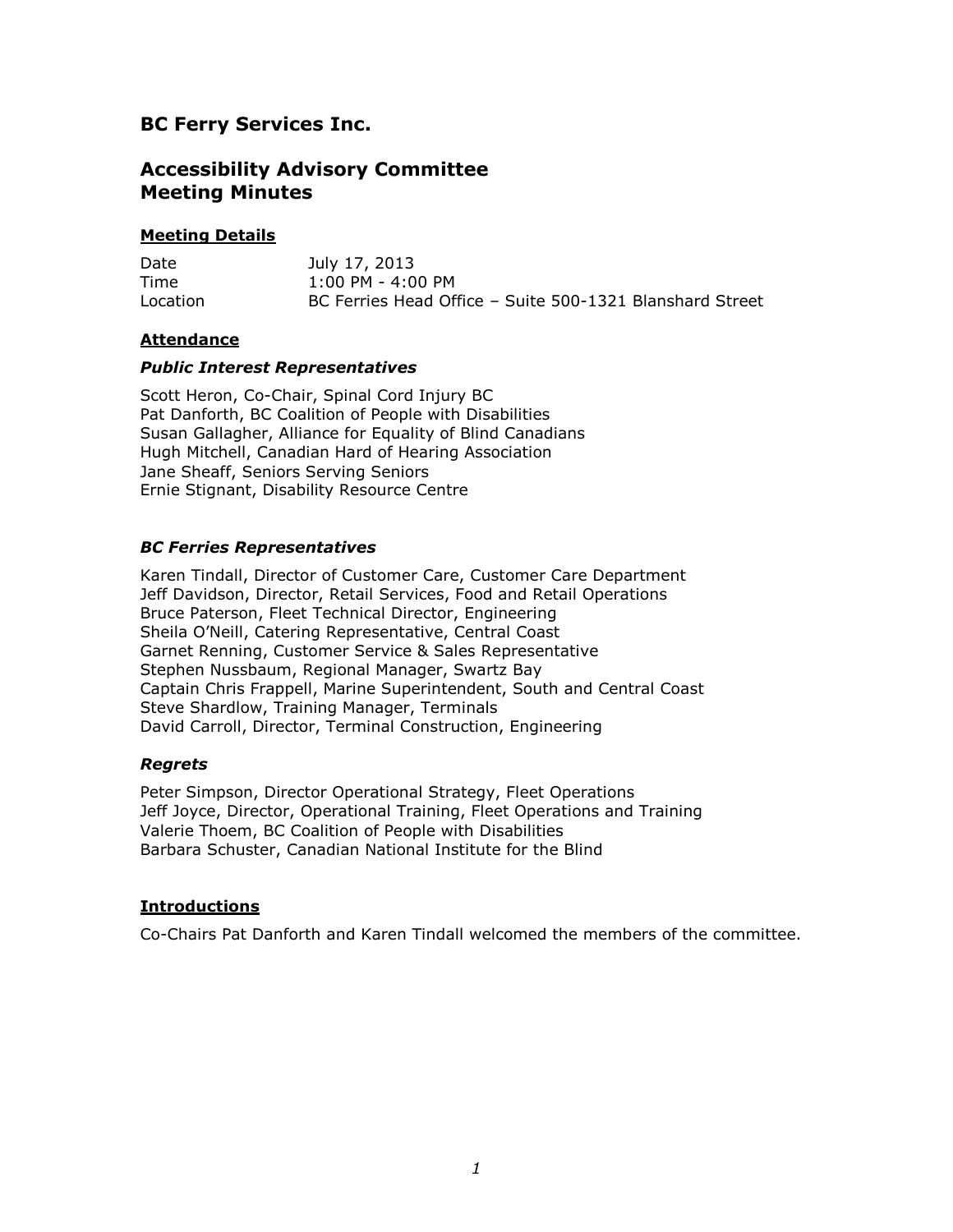## **Review of minutes – January 17, 2013**

## **Matters Arising**

Karen and Pat requested that items for discussion were added to the "Other Business" portion of the meeting. These items included a discussion about current membership and a handout, provided by Karen, regarding Terms of Reference for the committee to review.

# **Standing Items**

### *Loading Practices*

Stephen advised the committee that he had recently received customer feedback regarding loading practices, specifically on Route 2. Customer feedback about revised loading practices is constantly being considered. Stephen mentioned that suggestions for pre-boarding announcements for persons with mobility issues and preferred seating for persons with disabilities were being considered as a result of ongoing customer feedback.

Jane Sheaff advised the committee of a situation a friend of hers encountered while travelling with a wheelchair reservation between Swartz Bay and Tsawwassen. Her friend had recently undergone hip replacement surgery and booked wheelchair with assistance reservations through the Customer Service Centre. Both times when she arrived and departed from Tsawwassen, the terminal attendants were not aware of her reservations and therefore she did not receive the assistance she required. Jane was asking on behalf of her friend where the miscommunication could have taken place and why the terminal was not aware of her bookings. Karen advised Jane that her friend followed the proper procedures for checking in and she advised that she would investigate further as to why the information was not passed forward. Karen also advised the committee that customers could also check in with the Chief Steward once onboard to ensure that the proper arrangements were made for their wheelchair reservations. Jane and Hugh suggested that this should be included online with the wheelchair reservation information.

Stephen confirmed that wheelchairs are available at terminals and onboard vessels for customers who do not necessarily book wheelchairs, but who might require them last minute.

The committee discussed ways to get information about loading practices and wheelchair reservations out to their respective organizations. Scott suggested that BC Ferries could provide an approved template with policy information that could be brought back to organizations and handed out or put in newsletters. Karen reminded the committee of the Visitor Pass Program available for persons who required assistance loading and unloading at terminals. Susan asked where brochures with information about accessibility at BC Ferries were being distributed. Karen advised the brochures are available onboard each ship, on the website and at the major terminals.

**ACTION**: Karen will review wheelchair reservations with the Customer Service Centre team.

Ernie suggested that representatives from BC Ferries attend other transportation company meetings about accessibility in order to spread the word about services offered by BC Ferries for persons with mobility issues. The committee agreed that this was a good suggestion and could possibly be considered in the future.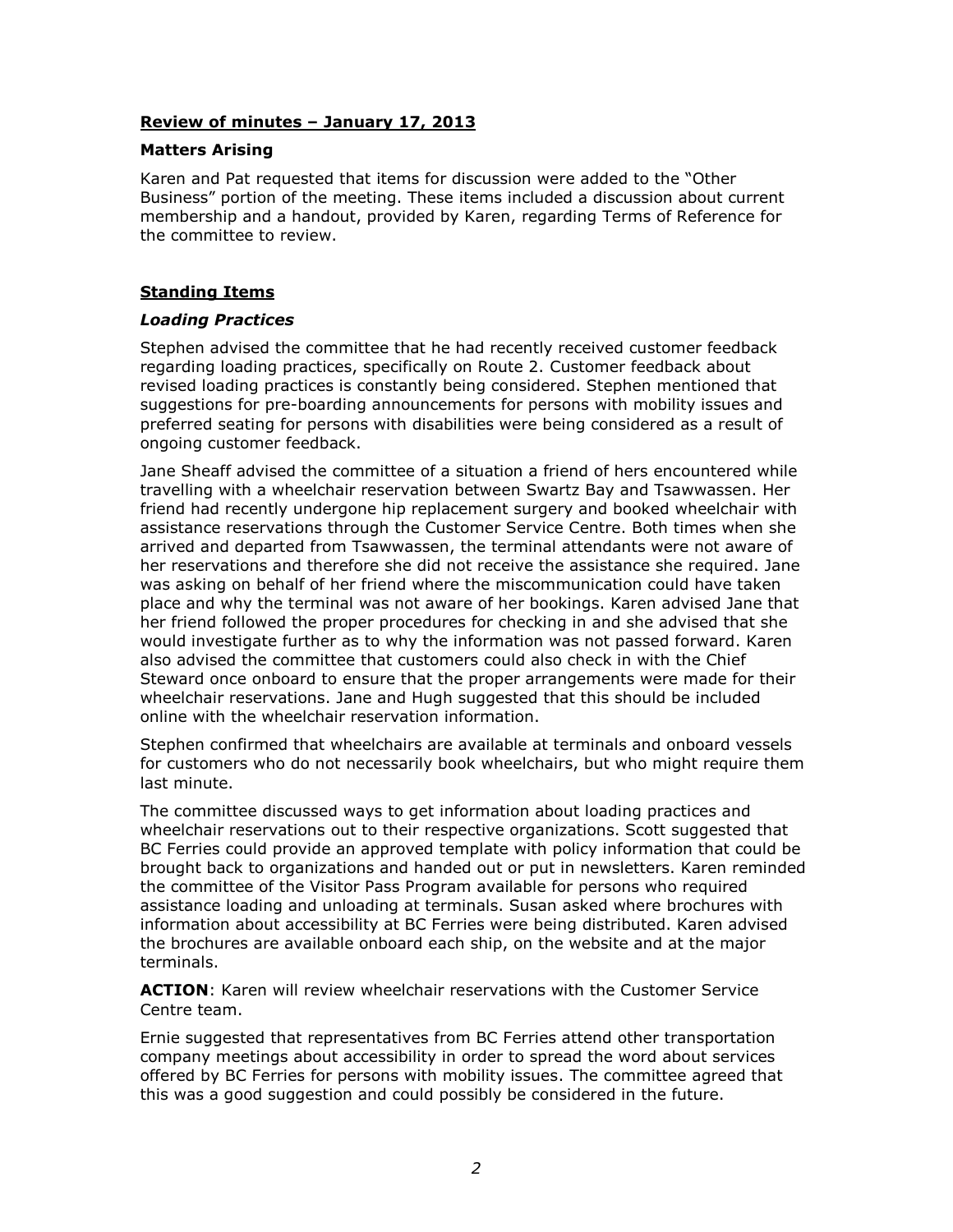# *Induction Loop Technology*

Bruce advised the committee that the Fleet Support Unit is finding it difficult to find any supported evidence of Induction Loop technology being placed into steel structures. The team is currently trying to determine how to move forward with a possible pilot project on the Queen of Oak Bay.

Hugh advised that he thought Marine Atlantic had incorporated Induction Loop Technology.

**ACTION**: Bruce advised that he would follow this lead and investigate further. He will provide an update at the next meeting.

### **Vessel Developments**

Bruce provided the committee with a handout and PowerPoint presentation of the current vessel developments. The presentation consisted of updates about the Cable Ferry, the ICF vessel design concepts, life extensions and upgrades to the MV Tachek, the MV Kwuna, the MV Queen of Capilano and the MV Queen of Oak Bay. Discussion ensued.

## *Spirit Class – Mid-Life Upgrade*

Jeff Davidson provided design samples for the Cafeteria, main seating lounge, SeaWest lounge, Buffet, and Coast Café Express. He asked the committee what they thought about the color contrasts in each of these areas. The committee provided their thoughts on what they perceived to be the best themes and colors to help identify different areas of the ship. Susan advised that having the actual seat cushion of the lounge chairs a light color to contrast the dark color of the carpet is very helpful.

Susan and Jeff plan to meet again to discuss the color and designs in more detail. Susan will provide further feedback on behalf of individuals who have sight impairments. Jeff asked the committee to give him feedback about design changes and top 10 criteria that should be considered regarding accessibility to help with the design process of the new ICF vessels.

Karen suggested that committee members go back to their organizations and gather feedback from them about accessibility issues at BC Ferries. Karen requested that this feedback is sent to her and she will then gather this information and provide a presentation at the next meeting. Karen will then provide another presentation about how these suggestions were implemented into the design of the ICF vessels at a possible committee meeting scheduled for May.

Jane suggested that BC Ferries studies and compares the design schemes at the Royal Jubilee Hospital's new lounge and at several retirement homes in Victoria to get further ideas about designs and colors for accessibility.

**ACTION**: Bruce Paterson/Jeff Davidson to continue to provide updates to the members of the committee regarding the status of this project. External members to provide top 10 design criteria recommendations to Karen prior to next meeting.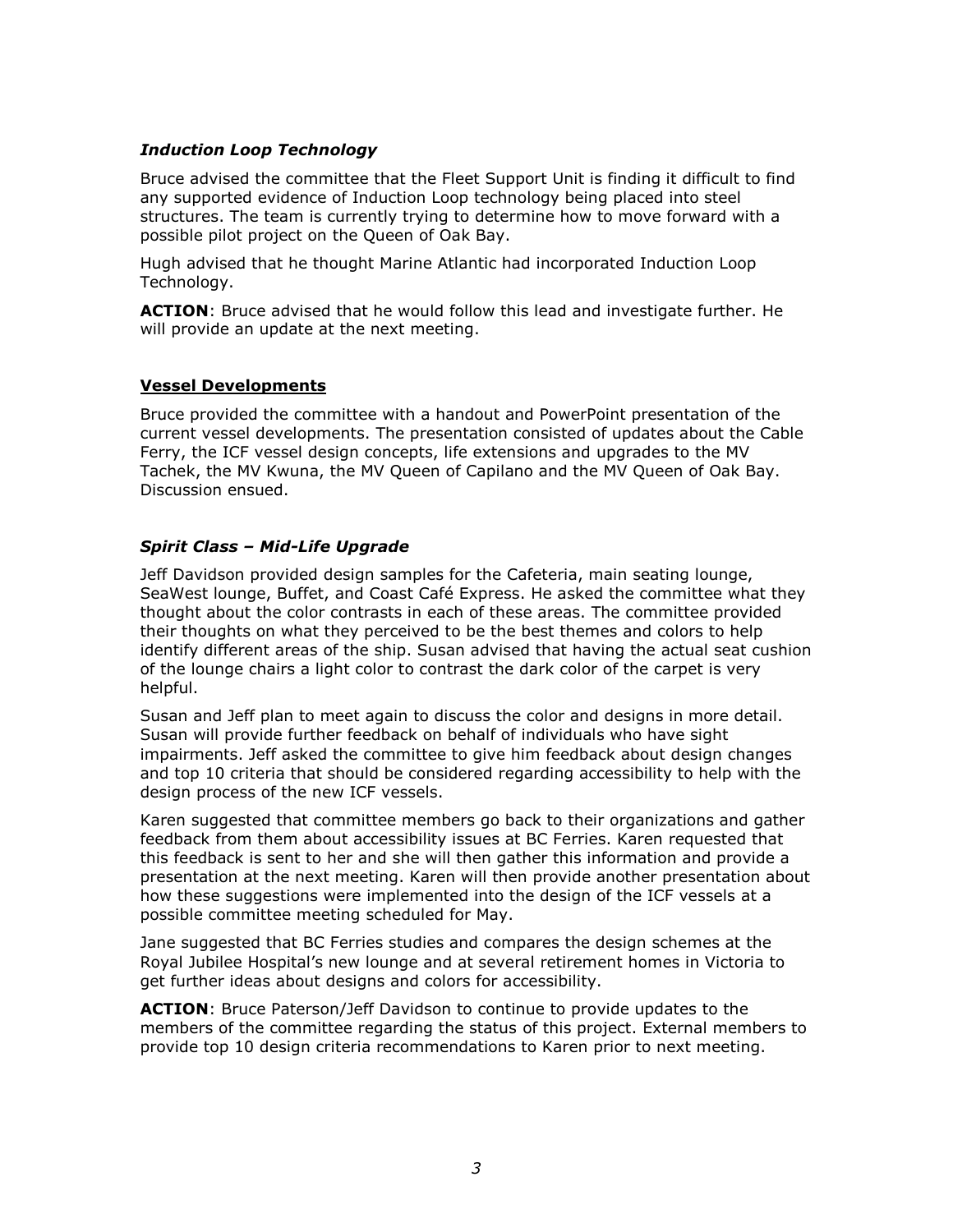## *Accessibility Changes on the Coastal Renaissance*

Karen and Bruce presented a Power Point presentation on the changes made from the committees' feedback. Hand outs of the Power Point were provided as well as email. Discussion ensued.

# **Terminal Developments**

David Carroll provided a Power Point presentation on Terminal Developments. Hand outs were provided as well. David presented the Alert Bay rebuild project that had recently been completed, a review of the planned construction at Westview and Little River Terminals and the plans for the upcoming Cable Ferry project. Discussion ensued.

David advised that the Way Finding Signage project was completed at Swartz Bay. Tsawwassen is the next major terminal to undergo the project. All major terminals are expected to be completed within 4-5 years.

The subject of large screens was brought up in regards to the signage project. Karen advised that she will provide updates from the ACE project about screens at terminals next meeting. She will also include any updates concerning accessibility within the ACE project.

David advised he will provide a presentation about the Langdale Master Plan next meeting.

**ACTION:** Karen to provide an ACE Update relative to accessibility and the large digital signage at the major terminals at the next meeting. David to present Langdale Master plan process at the next meeting.

# **Training**

Steve Shardlow presented a SEA pamphlet to the committee. The program continues to be implemented across the fleet. The training consists of a combination of electronic, self study and on site training (vessel and terminal specific). This standardized training across the fleet provides employees with hands on experience and the benefit of shared information. Steve advised that terminal and deck training programs have been completed. Engineering and Catering are expected to be fully implemented by 2016. Steve advised that Supervisor and Ticket Agent training about wheelchair reservations would be beneficial to customers and would help eliminate miscommunication surrounding the proper procedures. Steve advised of where on the brochure customers could find information online about SEA training methods and information.

## **Other Business**

Pat Danforth announced that she will be stepping down as Co-Chair of the Accessibility Committee. Scott Heron was nominated to take over as Co-Chair.